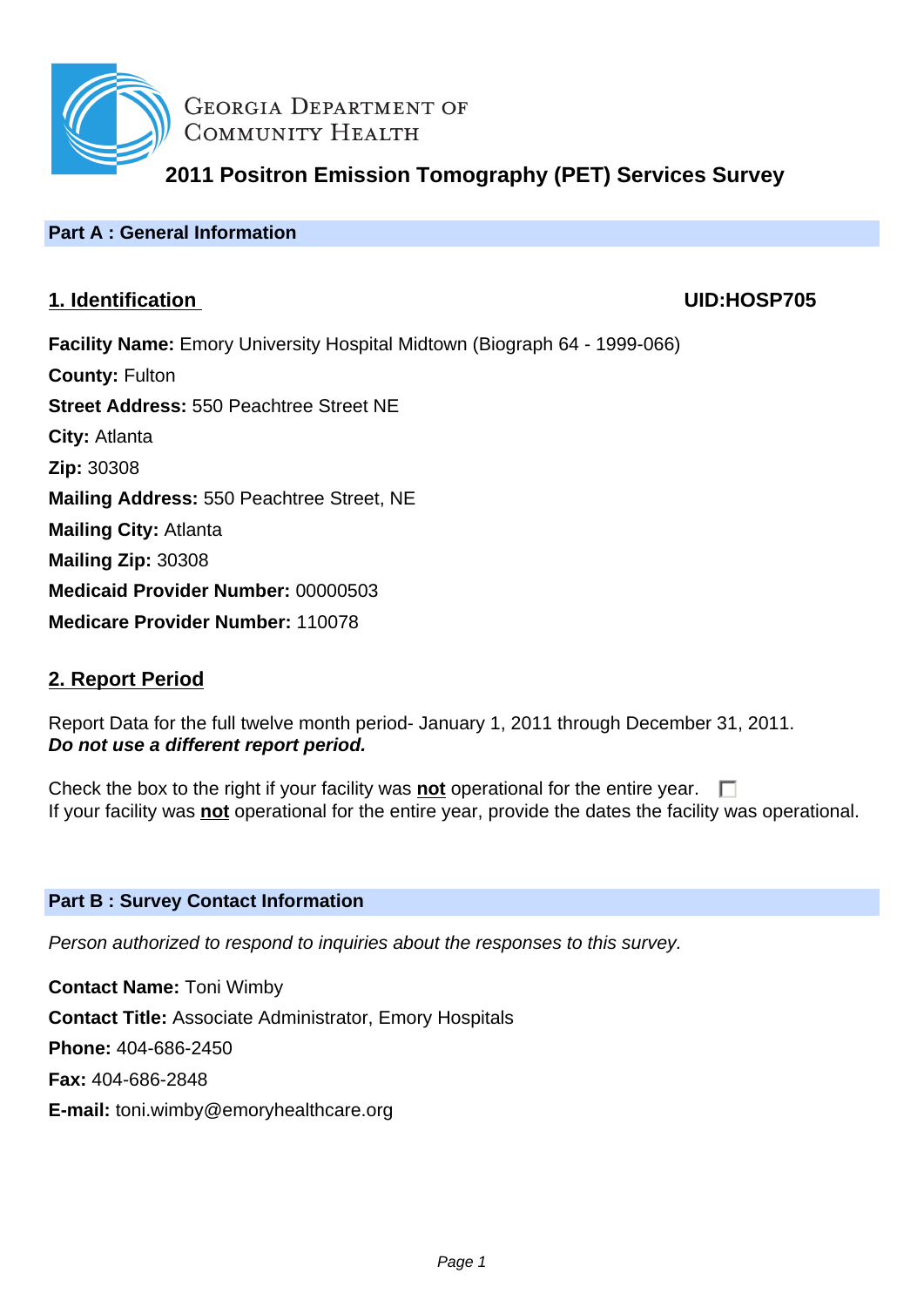## **1. Ownership, Operation and Management**

As of the last day of the report period, indicate the operation/management status of the facility and provide the effective date. Using the drop-down menus, select the organization type. If the category is not applicable, the form requires you only to enter Not Applicable in the legal name field. You must enter something for each category.

### **A. Facility Owner**

| <b>Full Legal Name (Or Not Applicable)</b> | <b>Organization Type</b> | <b>Effective Date</b> |
|--------------------------------------------|--------------------------|-----------------------|
| <b>Emory University</b>                    | Not for Profit           | 07/01/2002            |

## **B. Owner's Parent Organization**

| <b>Full Legal Name (Or Not Applicable)</b> | <b>Organization Type</b> | <b>Effective Date</b> |
|--------------------------------------------|--------------------------|-----------------------|
| I N/A                                      | Not Applicable           |                       |

## **C. Facility Operator**

|     | <b>Organization Type</b> | <b>Effective Date</b> |
|-----|--------------------------|-----------------------|
| N/A | Not Applicable           |                       |

## **D. Operator's Parent Organization**

| <b>Full Legal Name (Or Not Applicable)</b> | <b>Organization Type</b> | <b>Effective Date</b> |
|--------------------------------------------|--------------------------|-----------------------|
| N/A                                        | Not Applicable           |                       |

### **E. Management Contractor**

| <b>Full Legal Name (Or Not Applicable)</b> | <b>Organization Type</b> | <b>Effective Date</b> |
|--------------------------------------------|--------------------------|-----------------------|
| IN/A                                       | Not Applicable           |                       |

### **F. Management's Parent Organization**

| <b>Full Legal Name (Or Not Applicable)</b> | <b>Organization Type</b> | <b>Effective Date</b> |
|--------------------------------------------|--------------------------|-----------------------|
| N/A                                        | Not Applicable           |                       |

### **2. Changes in Ownership, Operation or Management**

Check the box to the right if there were any changes in the ownership, operation, or management of the facility during the report period or since the last day of the Report Period.  $\Box$ If checked, please explain in the box below and include effective dates.

## **3a. Type of PET Authorization (Select one only.)**

Fixed-Based PET CON

### **3b. Certificate of Need Project Number**

Please enter the Certificate of Need project number.

#### 1996-066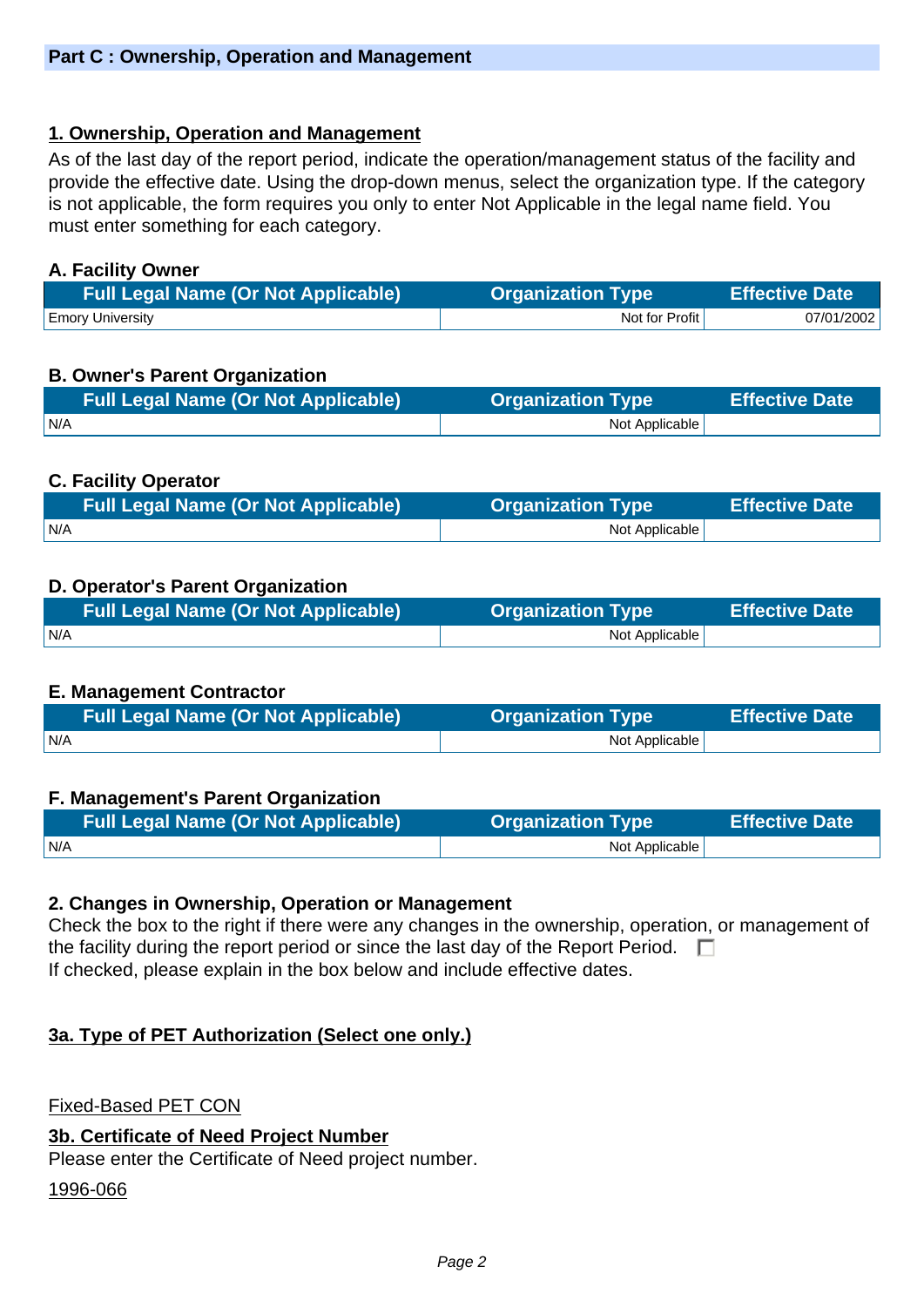### **Part D : PET Imaging Services Technology and volume by Diagnostic Type**

#### **1. Manufacturer and Model**

Please document the manufacturer and model of PET equipment and select PET only or PET/CT Hybrid Unit. NOTE: IF you have more than one scanner, please complete one survey for each machine.

#### PET / CT Hybrid Unit Biograph 64

#### **2. Patients and Scans for PET Imaging Services**

Please report the patients and scans for PET imaging services during the reporting period by the patient's primary diagnostic area. Please provide unduplicated patient counts within each of the three subgroups. The sum total of all patients for all three diagnostic areas (automatically calculated by the web page) may include some duplication.

| <b>Oncology Patients</b>        | <b>Number of Patients</b> | <b>Total Number of Scans</b> | <b>Follow Up Scans</b> |
|---------------------------------|---------------------------|------------------------------|------------------------|
| Lung and Bronchus Cancers       | O                         |                              |                        |
| <b>Colon and Rectal Cancers</b> |                           |                              |                        |
| Lymphoma Cancers                |                           |                              |                        |
| Melanoma Cancers                |                           |                              |                        |
| <b>Esophageal Cancers</b>       |                           |                              |                        |
| <b>Head and Neck Cancers</b>    |                           |                              |                        |
| <b>Breast Cancers</b>           | O                         |                              |                        |
| <b>Other Cancers</b>            |                           |                              |                        |
| <b>Total</b>                    |                           |                              |                        |

| <b>Cardiovascular Patients</b> | <b>Number of Patients</b> | <b>Number of Scans</b> |
|--------------------------------|---------------------------|------------------------|
| All Cardiovascular Patients    | 1.403                     | 1.403                  |
| <b>Total</b>                   | 1.403                     | 1.403                  |

| Neurology Patients               | <b>Number of Patients</b> | <b>Number of Scans</b> |
|----------------------------------|---------------------------|------------------------|
| Dementias (incuding Alzheimer's) |                           |                        |
| Other Neurological Use           |                           |                        |
| <b>Total</b>                     |                           |                        |

| <b>Other Diagnostic Areas</b> | <b>Number of Patients</b> | <b>Number of Scans</b> |
|-------------------------------|---------------------------|------------------------|
| All Other Patients            |                           |                        |
| Total                         |                           |                        |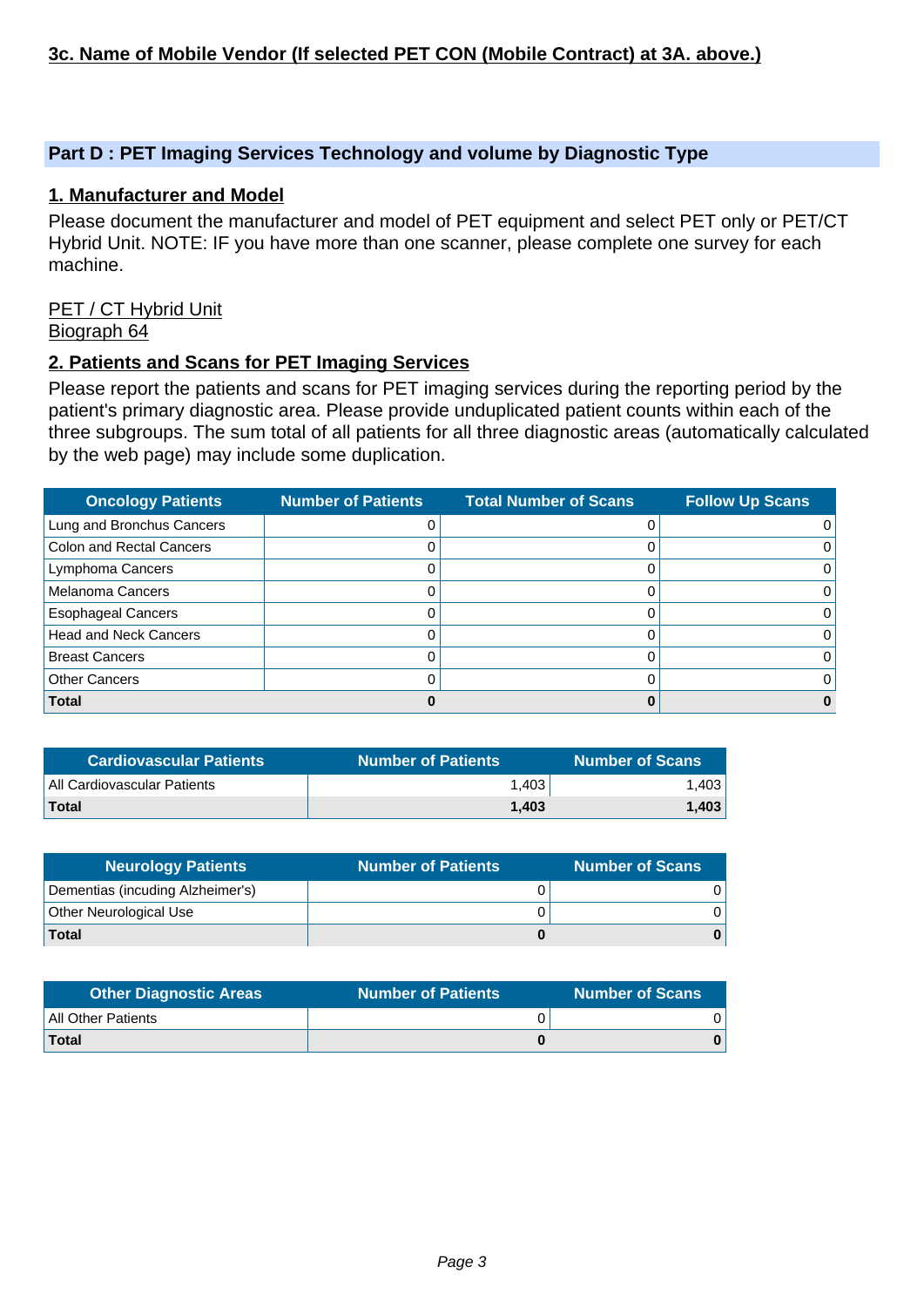### **1. Patients by Primary Payment Source**

Please report the total number of patients (unduplicated) receiving PET services by primary payment source.

| <b>Primary Payment Source</b> | <b>Number of Patients (unduplicated)</b> |
|-------------------------------|------------------------------------------|
| Medicare                      | 630                                      |
| Medicaid                      | 101                                      |
| Third-Party                   | 477                                      |
| Self-Pay                      | 195                                      |
| <b>Total</b>                  | 1.403                                    |

## **2. Total Charges and Adjusted Gross Revenue**

Please report the total charges and adjusted gross revenues for PET services.

| <b>Total Charges</b> | <b>Adjusted Gross Revenue</b> |
|----------------------|-------------------------------|
| 9,562,329            | 4,805,458                     |

### **3. Total Uncompensated Charges and I/C Patients**

Please report the total amount of uncompensated PET services charges that can be attributed to persons who are indigent or eligible for charity care. Also provide the number of I/C patients in the PET program.

| Total Uncompensated Charges | <b>I/C Patients</b> |  |
|-----------------------------|---------------------|--|
| 2,243,336                   | 142                 |  |

### **4. Average Treatment Charge**

What is your program's average treatment charge for a PET scan or study (one patient visit regardless of number of images)?

### 6,816

### **5. Patients by Race/Ethnicity**

Please report the number of patient served during the entire report period by the following race and ethnicity categories.

| <b>Race/Ethnicity</b>         | <b>Number of Patients</b> |
|-------------------------------|---------------------------|
| American Indian/Alaska Native | 0                         |
| Asian                         | 7                         |
| <b>Black/African American</b> | 935                       |
| Hispanic/Latino               | 11                        |
| Pacific Islander/Hawaiian     | 18                        |
| White                         | 413                       |
| Multi-Racial                  | 19                        |
| Total                         | 1.403                     |

## **6. Patients by Age Group and Gender**

Please report the number of patients served during the entire report period by the gender and age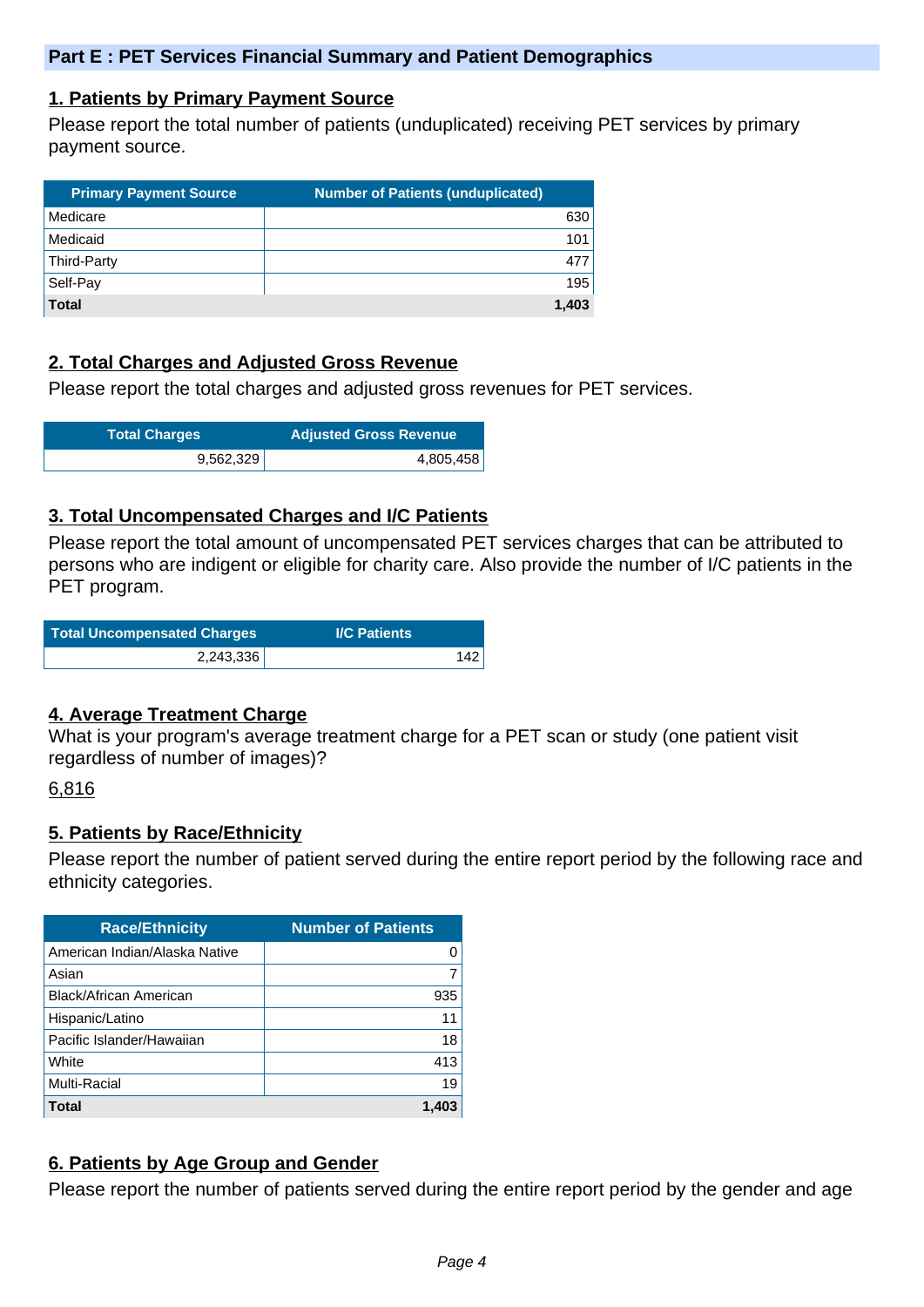grouping below.

| <b>Age Group</b> | <b>Male</b> | <b>Female</b> |  |
|------------------|-------------|---------------|--|
| Ages 0-14        |             | 0             |  |
| Ages 15-64       | 418         | 447           |  |
| Ages 65-74       | 150         | 166           |  |
| Ages 75-85       | 75          | 115           |  |
| Ages 85 and Up   | 9           | 23            |  |
| <b>Total</b>     | 652         | 751           |  |

## **7. Participation in Reporting**

|                                                                     | Does your facility/service participate in and report to the Georgia Comprehensive Cancer Registry? |
|---------------------------------------------------------------------|----------------------------------------------------------------------------------------------------|
| (check box for YES, leave unchecked for NO) $\overline{\mathbf{v}}$ |                                                                                                    |

### **8. Days and Hours of Operation**

Please indicate the days and hours of operation for your program's PET services.

|     |    | Mon Tue Wed Thurs Fri Sat Sun |      |   |
|-----|----|-------------------------------|------|---|
| ल ल | ार |                               | ाज ज | 罓 |

**Hours of Operation:** 7:30am until 6:00pm

## **9. Total Number of Days that PET Scans Were Offered**

Please report the total number of days that PET scans were offered during the report period.

**Total Days PET Scans Offered** 308

### **Part F : Mobile PET Services**

### **1. Mobile PET Services- (For mobile vendors holding a CON to provide PET services.)**

Please report each location served during the reporting period and the number of days of services provided at each loacation for each month. If your PET service is fixed-based, or your facility holds a CON for mobile PET services under contract, continue with Part G.

**Site Name Site County Jan Feb Mar Apr May Jun Jul Aug Sep Oct Nov Dec**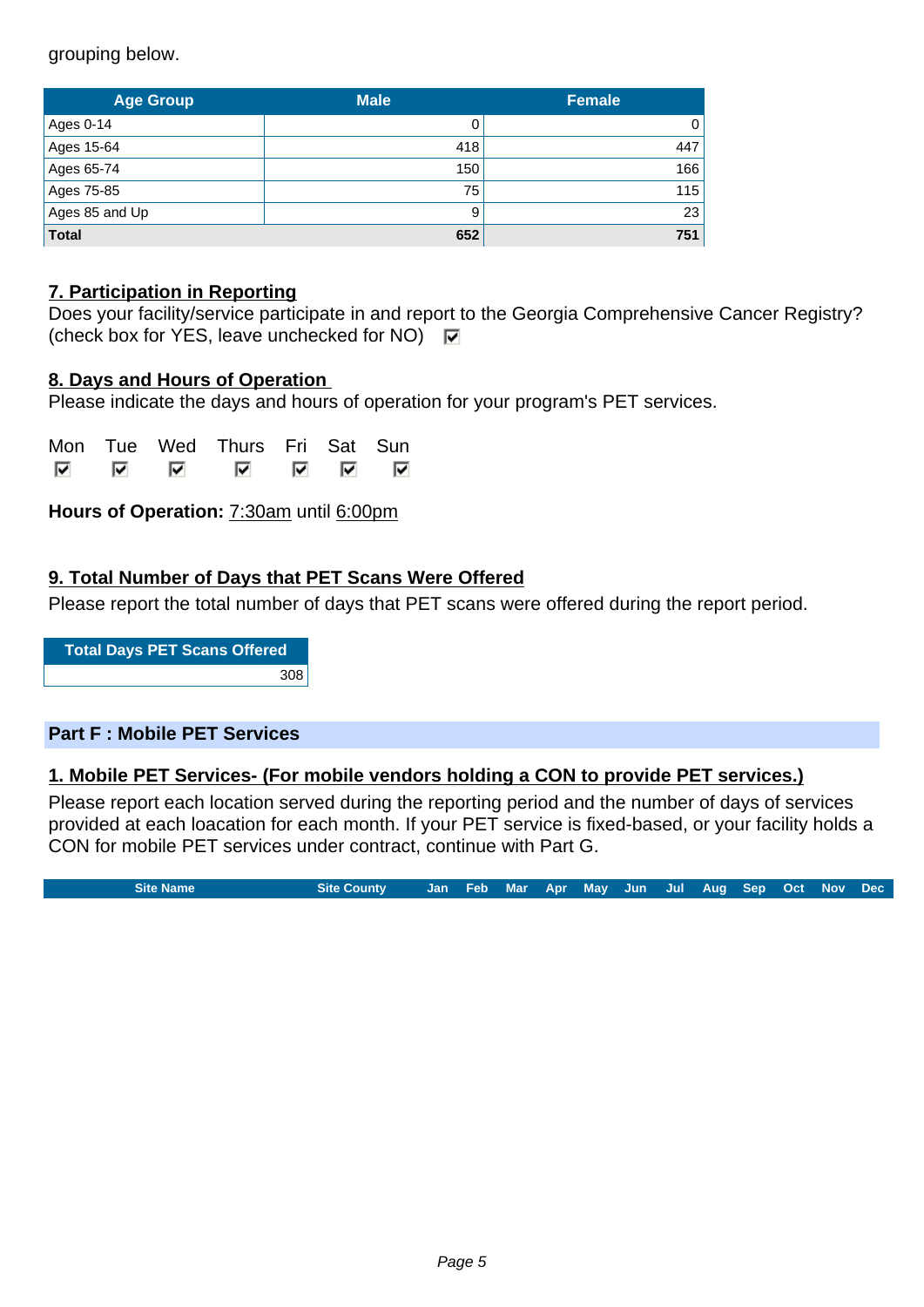# **1. Patient Origin by County**

Please report the county of origin for patients served by your PET program during the report period. Note to Mobile PET Providers who hold a CON: You must complete this section for every site visit location. Please select from the list of site visit ocations(s) provided above.

| <b>Name</b>                                                | <b>County</b> | <b>Patients Served</b> | <b>Patient County</b>     |
|------------------------------------------------------------|---------------|------------------------|---------------------------|
| Emory University Hospital Midtown (Biograph 64 - 1999-066) | Fulton        | $\overline{2}$         | Johnson                   |
| Emory University Hospital Midtown (Biograph 64 - 1999-066) | Fulton        | $\overline{2}$         | Lamar                     |
| Emory University Hospital Midtown (Biograph 64 - 1999-066) | Fulton        | $\overline{2}$         | Laurens                   |
| Emory University Hospital Midtown (Biograph 64 - 1999-066) | Fulton        | 5                      | Muscogee                  |
| Emory University Hospital Midtown (Biograph 64 - 1999-066) | Fulton        | 12                     | Newton                    |
| Emory University Hospital Midtown (Biograph 64 - 1999-066) | Fulton        | 38                     | <b>Other Out of State</b> |
| Emory University Hospital Midtown (Biograph 64 - 1999-066) | Fulton        | 6                      | Paulding                  |
| Emory University Hospital Midtown (Biograph 64 - 1999-066) | Fulton        | $\overline{2}$         | Polk                      |
| Emory University Hospital Midtown (Biograph 64 - 1999-066) | Fulton        | 11                     | Rockdale                  |
| Emory University Hospital Midtown (Biograph 64 - 1999-066) | Fulton        | 10                     | Spalding                  |
| Emory University Hospital Midtown (Biograph 64 - 1999-066) | Fulton        | $\overline{2}$         | Tattnall                  |
| Emory University Hospital Midtown (Biograph 64 - 1999-066) | Fulton        | 4                      | Troup                     |
| Emory University Hospital Midtown (Biograph 64 - 1999-066) | Fulton        | 6                      | Walton                    |
| Emory University Hospital Midtown (Biograph 64 - 1999-066) | Fulton        | 1                      | White                     |
| Emory University Hospital Midtown (Biograph 64 - 1999-066) | Fulton        | $\overline{2}$         | Worth                     |
| Emory University Hospital Midtown (Biograph 64 - 1999-066) | Fulton        | 1                      | Ben Hill                  |
| Emory University Hospital Midtown (Biograph 64 - 1999-066) | Fulton        | 1                      | Catoosa                   |
| Emory University Hospital Midtown (Biograph 64 - 1999-066) | Fulton        | 1                      | Chatham                   |
| Emory University Hospital Midtown (Biograph 64 - 1999-066) | Fulton        |                        | Dougherty                 |
| Emory University Hospital Midtown (Biograph 64 - 1999-066) | Fulton        | $\overline{2}$         | Fannin                    |
| Emory University Hospital Midtown (Biograph 64 - 1999-066) | Fulton        | 1                      | Floyd                     |
| Emory University Hospital Midtown (Biograph 64 - 1999-066) | Fulton        |                        | Franklin                  |
| Emory University Hospital Midtown (Biograph 64 - 1999-066) | Fulton        | 1                      | Dawson                    |
| Emory University Hospital Midtown (Biograph 64 - 1999-066) | Fulton        | 1                      | Gilmer                    |
| Emory University Hospital Midtown (Biograph 64 - 1999-066) | Fulton        |                        | Habersham                 |
| Emory University Hospital Midtown (Biograph 64 - 1999-066) | Fulton        | 1                      | Haralson                  |
| Emory University Hospital Midtown (Biograph 64 - 1999-066) | Fulton        | $\overline{2}$         | Hart                      |
| Emory University Hospital Midtown (Biograph 64 - 1999-066) | Fulton        | 1                      | Heard                     |
| Emory University Hospital Midtown (Biograph 64 - 1999-066) | Fulton        | 1                      | Houston                   |
| Emory University Hospital Midtown (Biograph 64 - 1999-066) | Fulton        | 1                      | Lee                       |
| Emory University Hospital Midtown (Biograph 64 - 1999-066) | Fulton        | 60                     | Clayton                   |
| Emory University Hospital Midtown (Biograph 64 - 1999-066) | Fulton        | 72                     | Cobb                      |
| Emory University Hospital Midtown (Biograph 64 - 1999-066) | Fulton        | 2                      | Colquitt                  |
| Emory University Hospital Midtown (Biograph 64 - 1999-066) | Fulton        | 7                      | Coweta                    |
| Emory University Hospital Midtown (Biograph 64 - 1999-066) | Fulton        | 224                    | DeKalb                    |
| Emory University Hospital Midtown (Biograph 64 - 1999-066) | Fulton        | $\overline{2}$         | Dodge                     |
| Emory University Hospital Midtown (Biograph 64 - 1999-066) | Fulton        | 20                     | Douglas                   |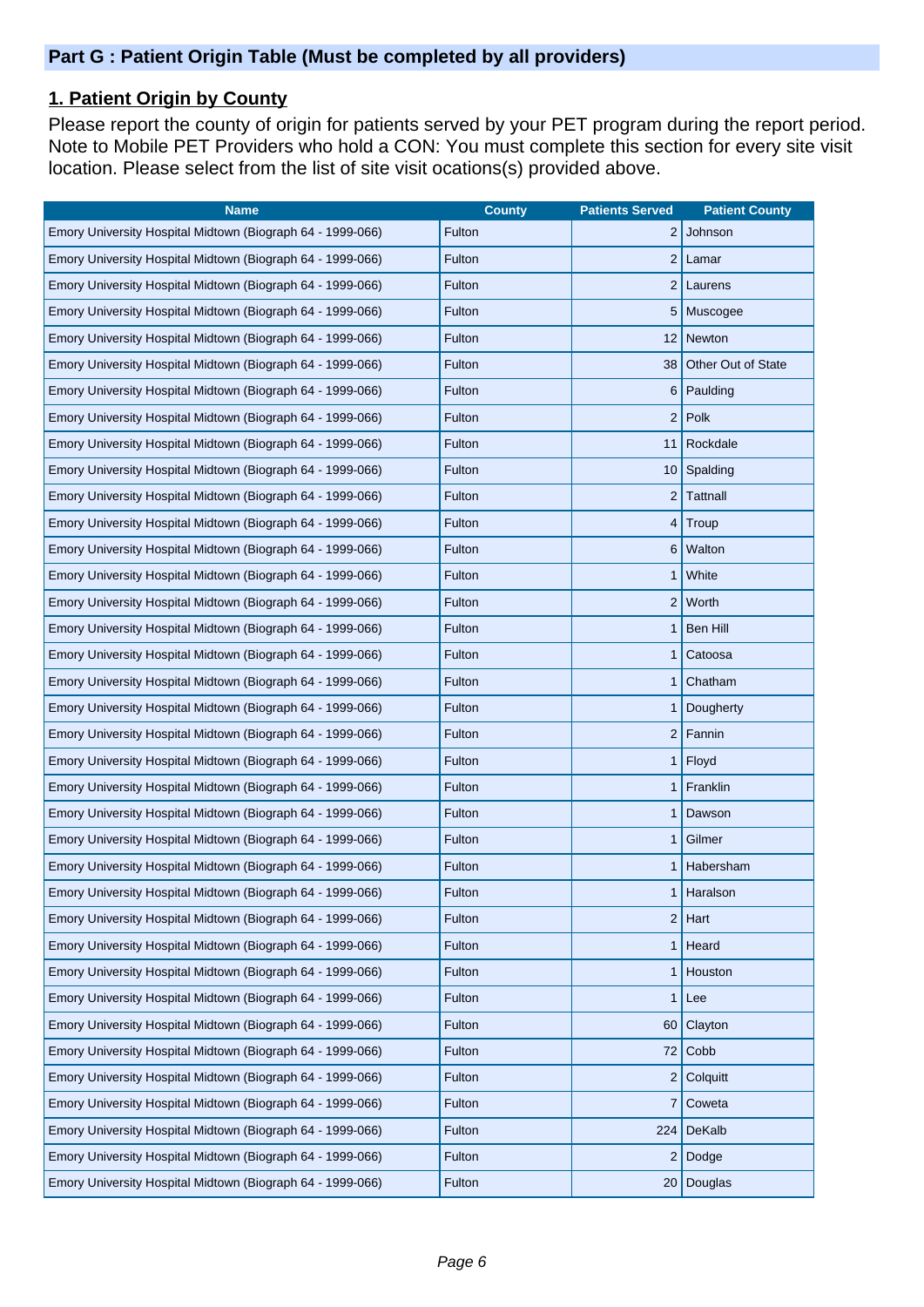| Emory University Hospital Midtown (Biograph 64 - 1999-066) | Fulton | 11 <sup>1</sup> | Fayette        |
|------------------------------------------------------------|--------|-----------------|----------------|
| Emory University Hospital Midtown (Biograph 64 - 1999-066) | Fulton |                 | 6 Forsyth      |
| Emory University Hospital Midtown (Biograph 64 - 1999-066) | Fulton | 697             | Fulton         |
| Emory University Hospital Midtown (Biograph 64 - 1999-066) | Fulton | 37              | Gwinnett       |
| Emory University Hospital Midtown (Biograph 64 - 1999-066) | Fulton | 2               | Hall           |
| Emory University Hospital Midtown (Biograph 64 - 1999-066) | Fulton | 2               | Harris         |
| Emory University Hospital Midtown (Biograph 64 - 1999-066) | Fulton | 52              | Henry          |
| Emory University Hospital Midtown (Biograph 64 - 1999-066) | Fulton |                 | $2$ Jackson    |
| Emory University Hospital Midtown (Biograph 64 - 1999-066) | Fulton | 2               | Jasper         |
| Emory University Hospital Midtown (Biograph 64 - 1999-066) | Fulton |                 | $1$ Lowndes    |
| Emory University Hospital Midtown (Biograph 64 - 1999-066) | Fulton |                 | 1 Lumpkin      |
| Emory University Hospital Midtown (Biograph 64 - 1999-066) | Fulton |                 | 1 Monroe       |
| Emory University Hospital Midtown (Biograph 64 - 1999-066) | Fulton |                 | 1 Morgan       |
| Emory University Hospital Midtown (Biograph 64 - 1999-066) | Fulton |                 | $1$ Peach      |
| Emory University Hospital Midtown (Biograph 64 - 1999-066) | Fulton | 1 <sup>1</sup>  | Pickens        |
| Emory University Hospital Midtown (Biograph 64 - 1999-066) | Fulton |                 | $1$ Pike       |
| Emory University Hospital Midtown (Biograph 64 - 1999-066) | Fulton |                 | 2 Richmond     |
| Emory University Hospital Midtown (Biograph 64 - 1999-066) | Fulton |                 | 2 Stephens     |
| Emory University Hospital Midtown (Biograph 64 - 1999-066) | Fulton |                 | $2$ Talbot     |
| Emory University Hospital Midtown (Biograph 64 - 1999-066) | Fulton |                 | $2$ Union      |
| Emory University Hospital Midtown (Biograph 64 - 1999-066) | Fulton | 1               | Warren         |
| Emory University Hospital Midtown (Biograph 64 - 1999-066) | Fulton |                 | 1 Whitfield    |
| Emory University Hospital Midtown (Biograph 64 - 1999-066) | Fulton | 1 <sup>1</sup>  | <b>Wilcox</b>  |
| Emory University Hospital Midtown (Biograph 64 - 1999-066) | Fulton |                 | 1   Meriwether |
| Emory University Hospital Midtown (Biograph 64 - 1999-066) | Fulton |                 | 1   Putnam     |
| Emory University Hospital Midtown (Biograph 64 - 1999-066) | Fulton |                 | 1   Sumter     |
| Emory University Hospital Midtown (Biograph 64 - 1999-066) | Fulton |                 | Treutlen       |
| Emory University Hospital Midtown (Biograph 64 - 1999-066) | Fulton | 1 <sup>1</sup>  | Upson          |
| Emory University Hospital Midtown (Biograph 64 - 1999-066) | Fulton |                 | $2$ Barrow     |
| Emory University Hospital Midtown (Biograph 64 - 1999-066) | Fulton | 6               | <b>Bartow</b>  |
| Emory University Hospital Midtown (Biograph 64 - 1999-066) | Fulton | $\overline{4}$  | <b>Bibb</b>    |
| Emory University Hospital Midtown (Biograph 64 - 1999-066) | Fulton | 2               | <b>Bulloch</b> |
| Emory University Hospital Midtown (Biograph 64 - 1999-066) | Fulton |                 | $10$ Butts     |
| Emory University Hospital Midtown (Biograph 64 - 1999-066) | Fulton | 16              | Carroll        |
| Emory University Hospital Midtown (Biograph 64 - 1999-066) | Fulton | 16              | Cherokee       |
| Emory University Hospital Midtown (Biograph 64 - 1999-066) | Fulton | 3               | Clarke         |
| Emory University Hospital Midtown (Biograph 64 - 1999-066) | Fulton | $\mathbf{1}$    | Clay           |
| Total                                                      |        | 1,403           |                |